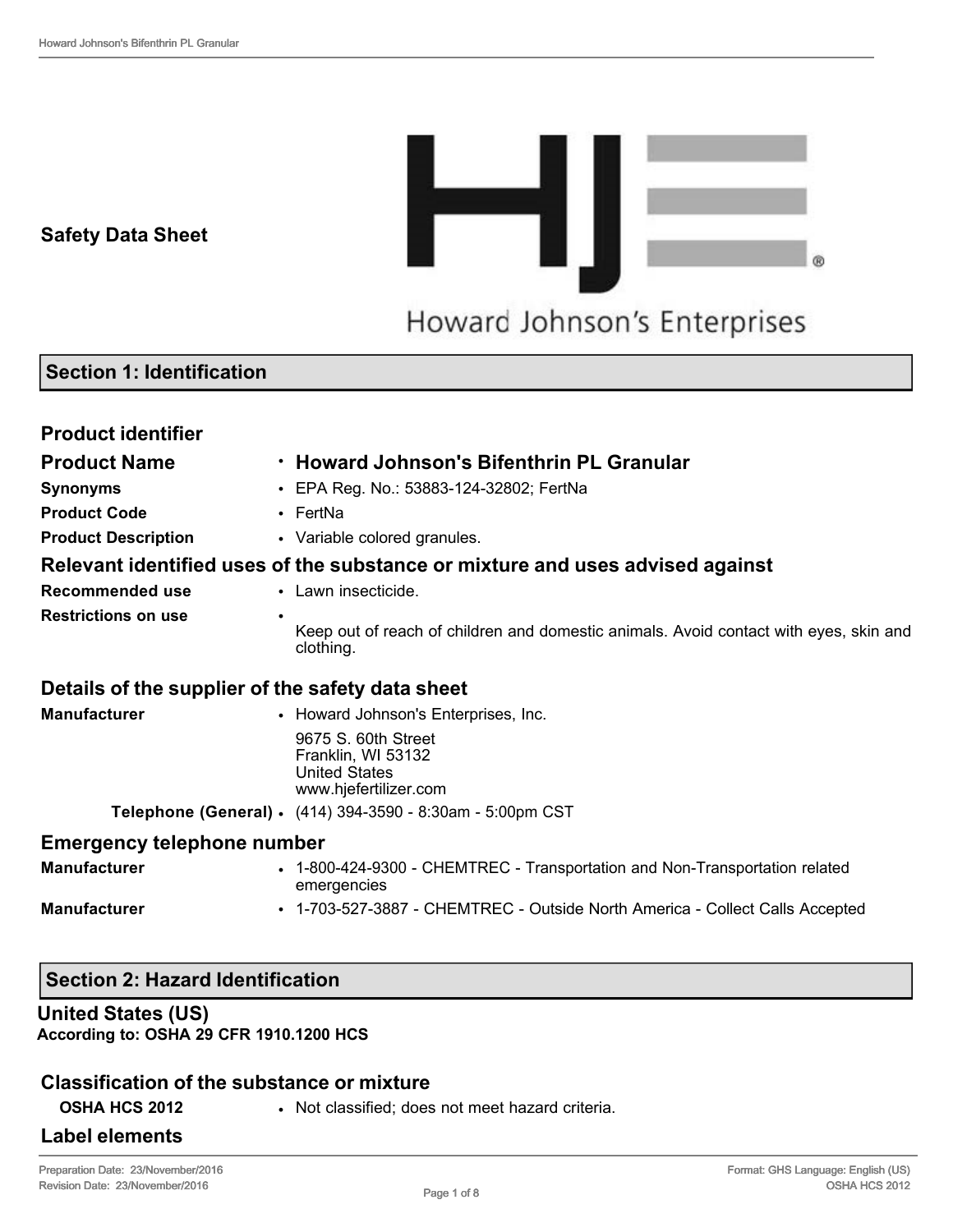# **OSHA HCS 2012** Hazard statements · No label element(s) required **Other hazards OSHA HCS 2012** •

This pesticide is extremely toxic to fish and aquatic invertebrates. Under United States Regulations (29 CFR 1910.1200 - Hazard Communication Standard), this product is considered hazardous.

# **Section 3 - Composition/Information on Ingredients**

•

#### **Substances**

Material does not meet the criteria of a substance according to United Nations Globally Harmonized System of Classification and Labeling of Chemicals (GHS)

## **Mixtures**

| <b>Composition</b>     |                     |         |
|------------------------|---------------------|---------|
| <b>I</b> Chemical Name | <u>Ildentifiers</u> | 70      |
| <b>Bifenthrin</b>      | CAS:82657-04-3      | 0.2%    |
| Other ingredients      | <b>NDA</b>          | Balance |

| <b>Section 4: First-Aid Measures</b>                                       |                                                                                                                                                                                                     |  |  |
|----------------------------------------------------------------------------|-----------------------------------------------------------------------------------------------------------------------------------------------------------------------------------------------------|--|--|
|                                                                            | <b>Description of first aid measures</b>                                                                                                                                                            |  |  |
| <b>Inhalation</b>                                                          | IF INHALED: If breathing is difficult, remove person to fresh air and keep at rest in a<br>position comfortable for breathing. Call a physician if symptoms occur.                                  |  |  |
| <b>Skin</b>                                                                | IF ON SKIN: Wash skin with soap and water. If irritation develops and persists, get<br>medical attention.                                                                                           |  |  |
| Eye                                                                        | IF IN EYES: Rinse cautiously with water for several minutes. Remove contact lenses,<br>if present and easy to do. Continue rinsing. Call a poison control center or doctor for<br>treatment advice. |  |  |
| Ingestion                                                                  | IF SWALLOWED: Call a POISON CONTROL center or doctor if you feel unwell. Rinse<br>mouth. Do NOT induce vomiting unless directed by medical personnel.                                               |  |  |
| Most important symptoms and effects, both acute and delayed                |                                                                                                                                                                                                     |  |  |
|                                                                            | • Refer to Section 11 - Toxicological Information.                                                                                                                                                  |  |  |
| Indication of any immediate medical attention and special treatment needed |                                                                                                                                                                                                     |  |  |
| <b>Notes to Physician</b>                                                  | This product is a pyrethroid. If large amounts have been ingested, milk cream and                                                                                                                   |  |  |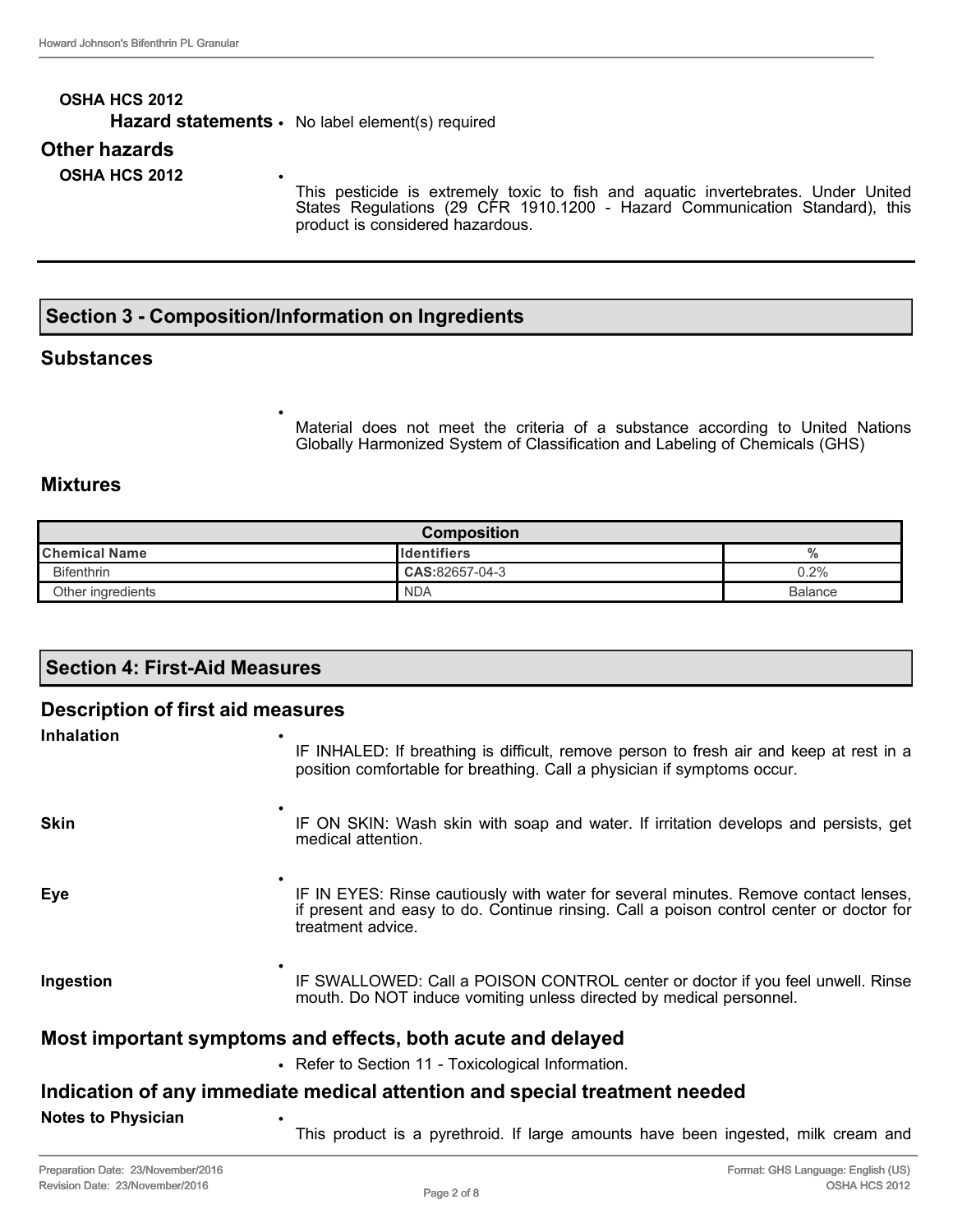other digestible fats and oils may increase absorption and should be avoided. Treat symptomatically and supportively.

## **Section 5: Fire-Fighting Measures**

#### **Extinguishing media**

|                                                                   | Suitable Extinguishing Media • SMALL FIRES: Dry chemical, CO2, water spray or regular foam.<br>LARGE FIRE: Water spray, fog or regular foam. |  |
|-------------------------------------------------------------------|----------------------------------------------------------------------------------------------------------------------------------------------|--|
| Unsuitable Extinguishing<br>Media                                 | • Avoid heavy hose streams.                                                                                                                  |  |
| Special hazards arising from the substance or mixture             |                                                                                                                                              |  |
| <b>Unusual Fire and Explosion • None known.</b><br><b>Hazards</b> |                                                                                                                                              |  |

| ı ıazaı uə                              |                                                             |
|-----------------------------------------|-------------------------------------------------------------|
| <b>Hazardous Combustion</b><br>Products | May decompose upon heating to produce toxic gases or fumes. |
| <b>Advice for firefighters</b>          |                                                             |

• Wear positive pressure self-contained breathing apparatus (SCBA).

#### **Personal precautions, protective equipment and emergency procedures**

| <b>Personal Precautions</b>      | $\bullet$<br>Avoid contact with skin, eyes, and clothing. Wear appropriate personal protective<br>equipment, avoid direct contact. |
|----------------------------------|------------------------------------------------------------------------------------------------------------------------------------|
| <b>Emergency Procedures</b>      | ٠<br>No emergency procedures are expected to be necessary if material is used under<br>ordinary conditions as recommended.         |
| <b>Environmental precautions</b> |                                                                                                                                    |
|                                  | • Avoid runoff to waterways and sewers.                                                                                            |

#### **Methods and material for containment and cleaning up**

| Containment/Clean-up |                                                                                                      |
|----------------------|------------------------------------------------------------------------------------------------------|
| <b>Measures</b>      | Carefully shovel or sweep up spilled material and place in suitable container for later<br>disposal. |
|                      | Use appropriate Personal Protective Equipment (PPE).                                                 |

#### **Section 7 - Handling and Storage**

#### **Precautions for safe handling**

**Handling** •

Avoid contact with skin, eyes, and clothing. Wash thoroughly with soap and water after handling.

# **Conditions for safe storage, including any incompatibilities**

**Storage** •

Store in a cool/low-temperature, well-ventilated, dry place. Avoid humid or wet conditions. Keep out of reach of children. Keep container tightly closed. Keep away from sources of ignition – No Smoking.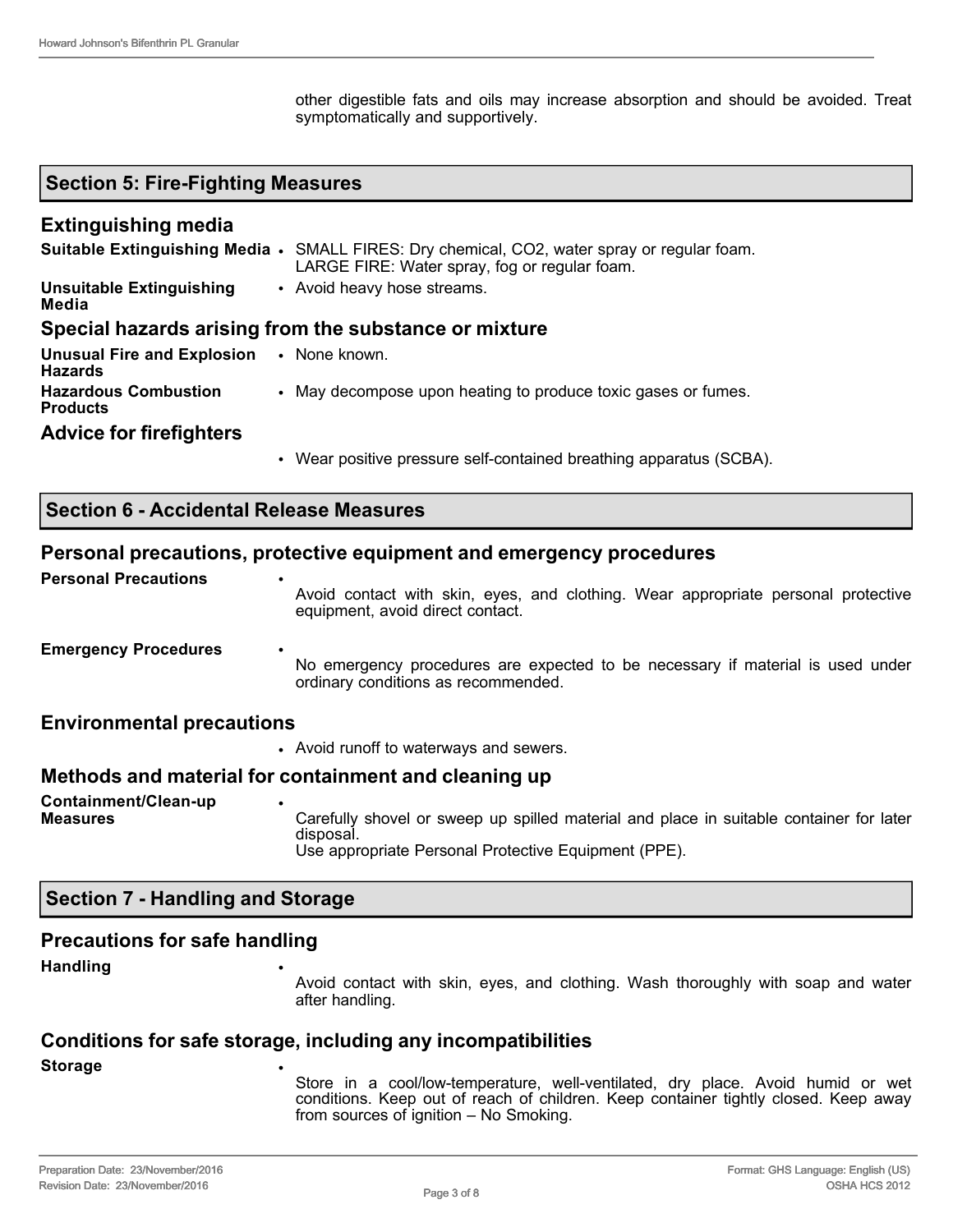**Control parameters**

#### **Incompatible Materials or Ignition Sources** • Heat, sparks, open flame.

# **Section 8 - Exposure Controls/Personal Protection**

| <b>Exposure controls</b>                                   |                                                                                                                                                                                                  |  |
|------------------------------------------------------------|--------------------------------------------------------------------------------------------------------------------------------------------------------------------------------------------------|--|
| <b>Engineering</b><br><b>Measures/Controls</b>             | • Local exhaust ventilation.                                                                                                                                                                     |  |
| <b>Personal Protective Equipment</b>                       |                                                                                                                                                                                                  |  |
| <b>Pictograms</b>                                          | ٠<br>€ ⊠                                                                                                                                                                                         |  |
| <b>Respiratory</b>                                         | If handling without sufficient ventilation, wear a NIOSH approved respirator with organic<br>cartridge.                                                                                          |  |
| Eye/Face                                                   | • Wear safety glasses.                                                                                                                                                                           |  |
| <b>Hands</b>                                               | • Wear appropriate gloves.                                                                                                                                                                       |  |
| <b>Skin/Body</b>                                           | If prolonged exposure is anticipated, it is recommended for handlers to wear<br>appropriate clothing to prevent skin contact. Use full body suit such as Tyvek or<br>Tychem suit is recommended. |  |
| <b>General Industrial Hygiene</b><br><b>Considerations</b> | • Handle in accordance with good industrial hygiene and safety practice.                                                                                                                         |  |
| <b>Environmental Exposure</b><br><b>Controls</b>           | ٠<br>Controls should be engineered to prevent release to the environment, including<br>procedures to prevent spills, atmospheric release and release to waterways.                               |  |

# **Section 9 - Physical and Chemical Properties**

# **Information on Physical and Chemical Properties**

| <b>Material Description</b> |                              |                                |
|-----------------------------|------------------------------|--------------------------------|
| Solid                       | Appearance/Description       | Variable colored granules.     |
| Varies                      | Odor                         | Varies                         |
| No data available           |                              |                                |
|                             |                              |                                |
| No data available           | Melting Point/Freezing Point | No data available              |
| No data available           | pH                           | Not relevant                   |
| No data available           | <b>Bulk Density</b>          | 45 to 80 lb(s)/ft <sup>3</sup> |
| No data available           | Viscosity                    | Not relevant                   |
|                             |                              |                                |
| No data available           | <b>Vapor Density</b>         | No data available              |
| No data available           |                              |                                |
| Flammability                |                              |                                |
| Not relevant                | UEL                          | No data available              |
| No data available           | Autoignition                 | No data available              |
| No data available           |                              |                                |
|                             |                              |                                |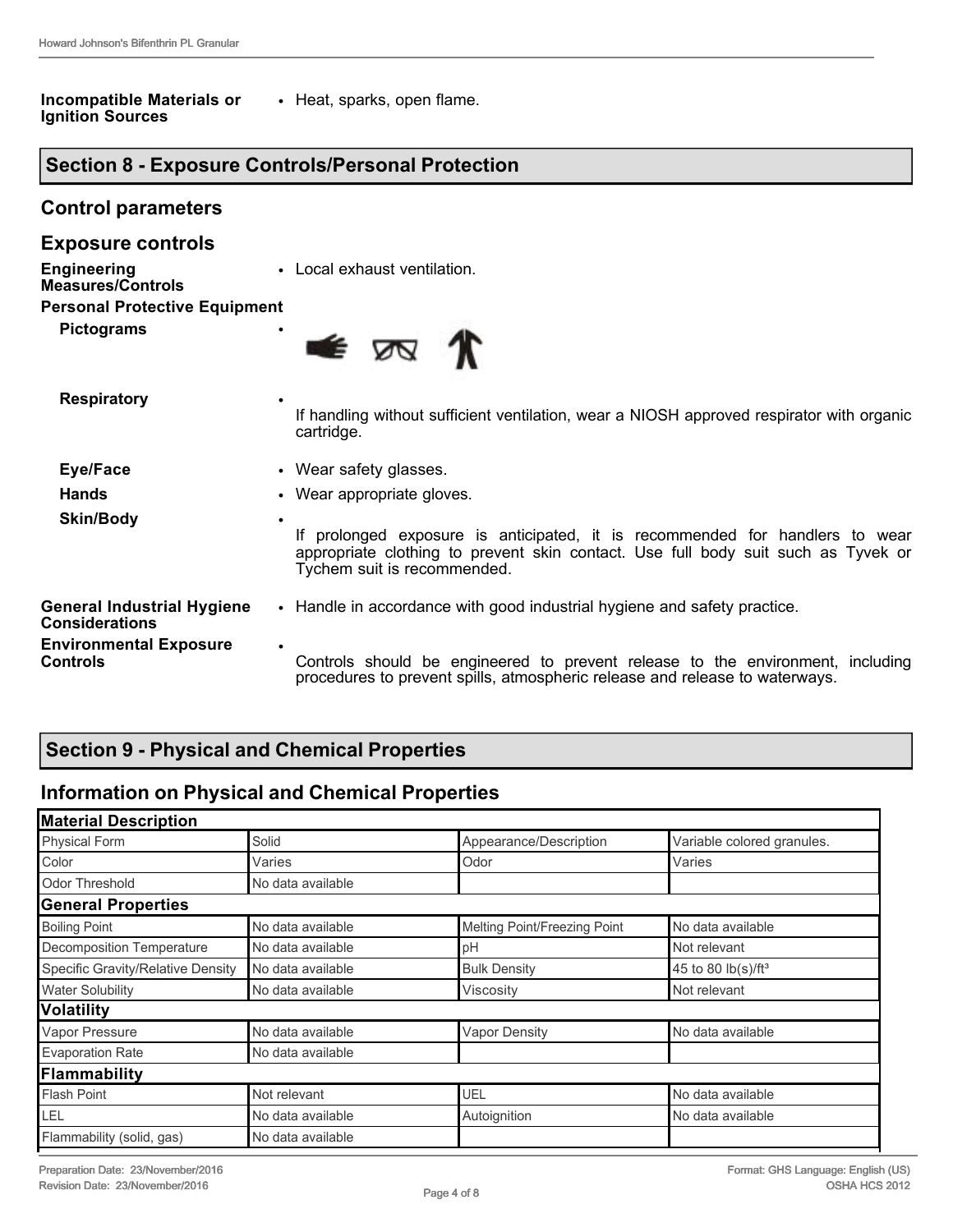#### **Environmental**

Octanol/Water Partition coefficient No data available

#### **Section 10: Stability and Reactivity**

#### **Reactivity**

• Non-reactive under normal handling and storage conditions.

**Chemical stability**

• Stable

## **Possibility of hazardous reactions**

• Hazardous polymerization will not occur.

#### **Conditions to avoid**

• Extreme heat, high humidity or moisture.

#### **Incompatible materials**

• Strong oxidizers.

#### **Hazardous decomposition products**

• Flammable/toxic gases will form at elevated temperatures by thermal decomposition.

## **Section 11 - Toxicological Information**

#### **Information on toxicological effects**

| <b>Components</b> |            |                                                                                                                                                                                          |
|-------------------|------------|------------------------------------------------------------------------------------------------------------------------------------------------------------------------------------------|
| Bifenthrin (0.2%) | 82657-04-3 | <b>Acute Toxicity:</b> Ingestion/Oral-Rat LD50 • 50-300 mg/kg; Skin-Rat LD50 • >2000 mg/kg;<br><b>Irritation:</b> Eye-Rabbit • Essentially non-irritating; Skin-Rabbit • Mild irritation |

| <b>GHS Properties</b>            | <b>Classification</b>                                                                                                                                                                                   |
|----------------------------------|---------------------------------------------------------------------------------------------------------------------------------------------------------------------------------------------------------|
| <b>Acute toxicity</b>            | OSHA HCS 2012 · Acute Toxicity - Dermal - Classification criteria not met; Acute<br>Toxicity - Inhalation - Classification criteria not met; Acute Toxicity - Oral -<br>Classification criteria not met |
| <b>Skin corrosion/Irritation</b> | <b>OSHA HCS 2012 • Classification criteria not met</b>                                                                                                                                                  |
| Serious eye damage/Irritation    | <b>OSHA HCS 2012 • Classification criteria not met</b>                                                                                                                                                  |
| <b>Skin sensitization</b>        | <b>OSHA HCS 2012 • Classification criteria not met</b>                                                                                                                                                  |
| <b>Respiratory sensitization</b> | <b>OSHA HCS 2012 • Classification criteria not met</b>                                                                                                                                                  |
| <b>Aspiration Hazard</b>         | <b>OSHA HCS 2012 • Classification criteria not met</b>                                                                                                                                                  |
| Carcinogenicity                  | <b>OSHA HCS 2012 • Classification criteria not met</b>                                                                                                                                                  |
| <b>Germ Cell Mutagenicity</b>    | <b>OSHA HCS 2012 • Classification criteria not met</b>                                                                                                                                                  |
| <b>Toxicity for Reproduction</b> | <b>OSHA HCS 2012 • Classification criteria not met</b>                                                                                                                                                  |
| <b>STOT-SE</b>                   | <b>OSHA HCS 2012 • Classification criteria not met</b>                                                                                                                                                  |
| <b>STOT-RE</b>                   | <b>OSHA HCS 2012 • Classification criteria not met</b>                                                                                                                                                  |

# **Potential Health Effects Inhalation**

**Acute (Immediate)** • Under normal conditions of use, no health effects are expected.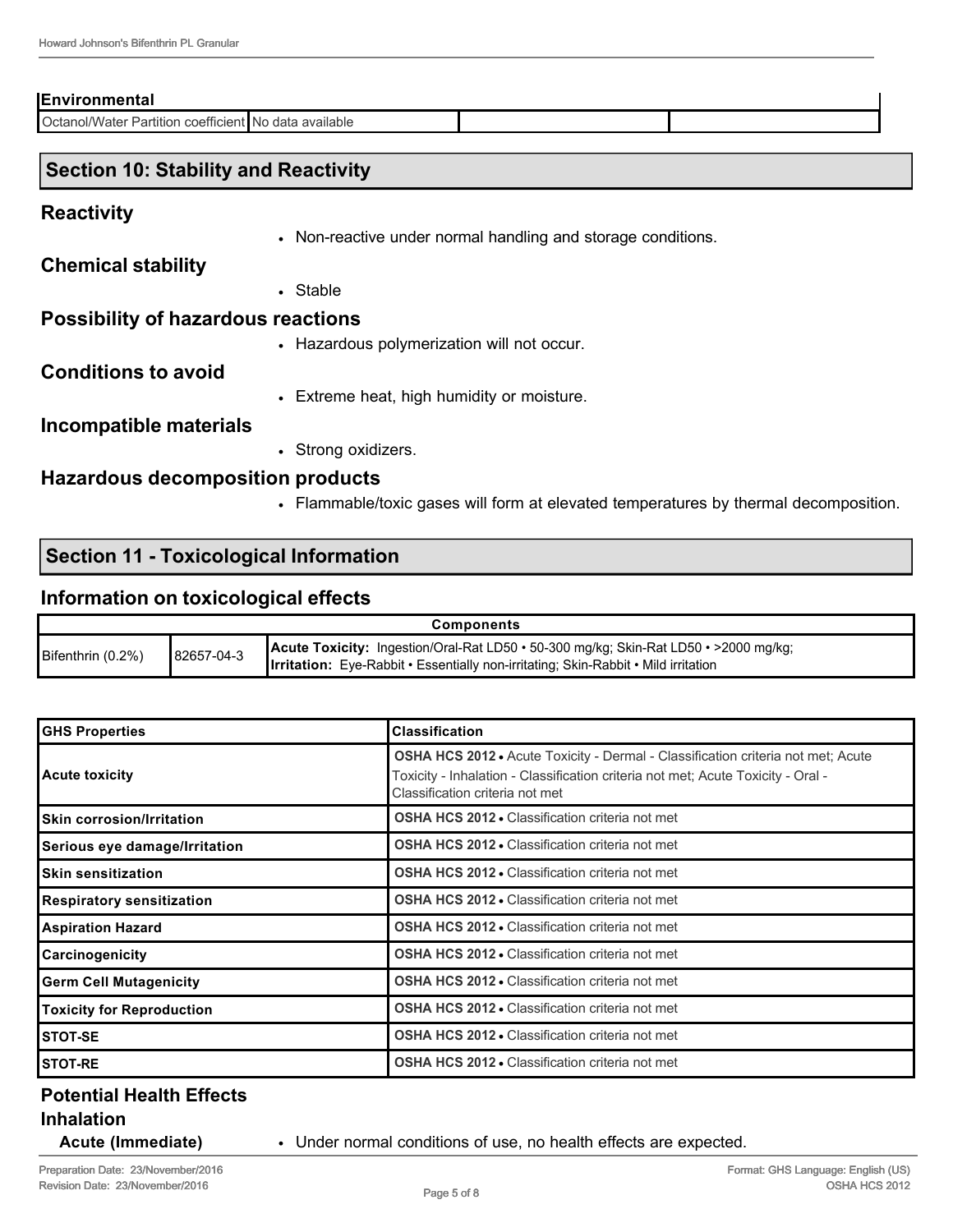| <b>Chronic (Delayed)</b><br><b>Skin</b> | • No data available                                                                          |
|-----------------------------------------|----------------------------------------------------------------------------------------------|
| Acute (Immediate)                       | • Under normal conditions of use, no health effects are expected.                            |
| <b>Chronic (Delayed)</b>                | • No data available.                                                                         |
| Eye                                     |                                                                                              |
| Acute (Immediate)                       | • Under normal conditions of use, no health effects are expected.                            |
| <b>Chronic (Delayed)</b>                | • No data available                                                                          |
| Ingestion                               |                                                                                              |
| Acute (Immediate)                       | • Under normal conditions of use, no health effects are expected.                            |
| <b>Chronic (Delayed)</b>                | • No data available                                                                          |
| <b>Other</b>                            |                                                                                              |
| <b>Chronic (Delayed)</b>                | • No data available.                                                                         |
| <b>Mutagenic Effects</b>                | • Not classified.                                                                            |
| <b>Carcinogenic Effects</b>             | • No component in this product present at 0.1% or greater is listed by IARC, OSHA or<br>NTP. |
| <b>Reproductive Effects</b>             | • Not classified.                                                                            |

## **Section 12 - Ecological Information**

## **Toxicity**

| <b>Components</b> |            |                                                                                                    |  |
|-------------------|------------|----------------------------------------------------------------------------------------------------|--|
|                   |            | Aquatic Toxicity-Fish: 96 Hour(s) LC50 S. gairdneri 0.1 mg/L [Acute]                               |  |
| Bifenthrin        | 182657-04- | Aquatic Toxicity-Crustacea: 48 Hour(s) EC50 Daphnia magna 0.65 mg/L [Acute]                        |  |
| $(0.2\%)$         |            | Aquatic Toxicity-Algae and Other Aquatic Plant(s): 72 Hour(s) EC50 Algae P. subcapitata 11.04 mg/L |  |
|                   |            | [Acute]                                                                                            |  |

## **Persistence and degradability**

• No data available

## **Bioaccumulative potential**

• No data available.

## **Mobility in Soil**

• No data available.

#### **Other adverse effects**

**Potential Environmental Effects** • This product is extremely toxic to aquatic organisms, including fish and invertebrates.

#### **Waste treatment methods**

| <b>Product waste</b> | Dispose of content and/or container in accordance with local, regional, national, and/or<br>international regulations. |
|----------------------|------------------------------------------------------------------------------------------------------------------------|
| Packaging waste      | Dispose of content and/or container in accordance with local, regional, national, and/or<br>international regulations. |

# **Section 14 - Transport Information**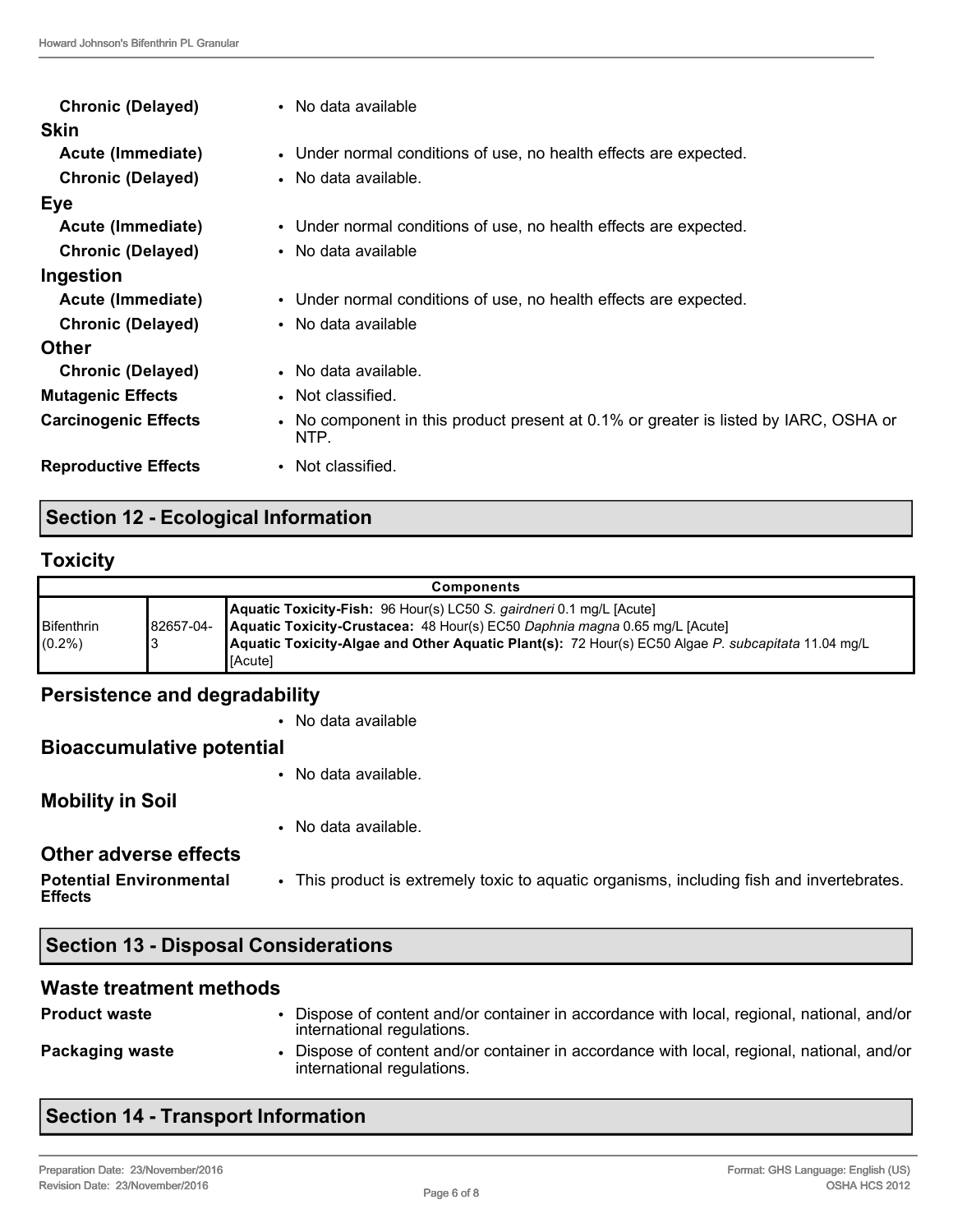|                  | UN<br>number  | UN proper shipping name                                                                       | <b>Transport hazard</b><br>class(es) | Packing<br>group | <b>Environmental</b><br>hazards |
|------------------|---------------|-----------------------------------------------------------------------------------------------|--------------------------------------|------------------|---------------------------------|
| <b>DOT</b>       | UN3077        | Bulk packaging only: Environmentally hazardous<br>substance, solid, n.o.s. (Bifenthrin)       |                                      |                  | Marine Pollutant                |
| <b>IMO/IMDG</b>  | <b>UN3077</b> | Packaging 5 kg or greater: Environmentally<br>hazardous substance, solid, n.o.s. (Bifenthrin) |                                      |                  | Marine Pollutant                |
| <b>IATA/ICAO</b> | <b>UN3077</b> | Packaging 5 kg or greater: Environmentally<br>hazardous substance, solid, n.o.s. (Bifenthrin) |                                      |                  | <b>Acute Aquatic Toxicity</b>   |

**Special precautions for user** • None specified. **Transport in bulk according to Annex II of MARPOL 73/78 and the IBC Code** • No data available **Other information IMO/IMDG** • No data available

**IATA/ICAO** • No data available

#### **Section 15 - Regulatory Information**

#### **Safety, health and environmental regulations/legislation specific for the substance or mixture**

**SARA Hazard Classifications** • SARA Title III Section 313

#### **FIFRA – Pesticide Labeling**

This chemical is a pesticide product registered by the United States Environmental Protection Agency and is subject to certain labeling requirements under federal pesticide law. These requirements differ from the classification criteria and hazard information required for safety data sheets (SDS), and for workplace labels of nonpesticide chemicals. The hazard information required on the pesticide label is reproduced below. The pesticide label also includes other important information, including directions for use.

#### **CAUTION**

**Hazard Statements** • Keep out of reach of children.

#### **Precautionary Statements** •

**Hazards to Humans and**  • **Domestic Animals**

Harmful if absorbed through skin. Avoid contact with skin, eyes, or clothing. Wash thoroughly with soap and water after handling and before eating, drinking, chewing gum, or using tobacco. Remove and wash contaminated clothing before reuse.

#### **First Aid** •

IF ON SKIN OR CLOTHING: Take off contaminated clothing. Rinse skin immediately with plenty of water for 15-20 minutes. Call a poison control center or doctor for treatment advice.

Note to Physician - This product is a pyrethroid. If large amounts have been ingested, milk cream and other digestible fats and oils may increase absorption and should be avoided.

#### **Environmental Hazards** •

This pesticide is extremely toxic to fish and aquatic invertebrates. Do not apply when weather conditions favor drift from treated areas. Drift and run-off from treated areas may. hazardous to aquatic organisms in neighboring areas. To protect the environment, do not allow pesticide to enter or run off into storm drains, drainage ditches, gutters or surface waters. Applying this product in calm weather will help to ensure that wind not blow pesticide off the treatment area. Sweeping any product that